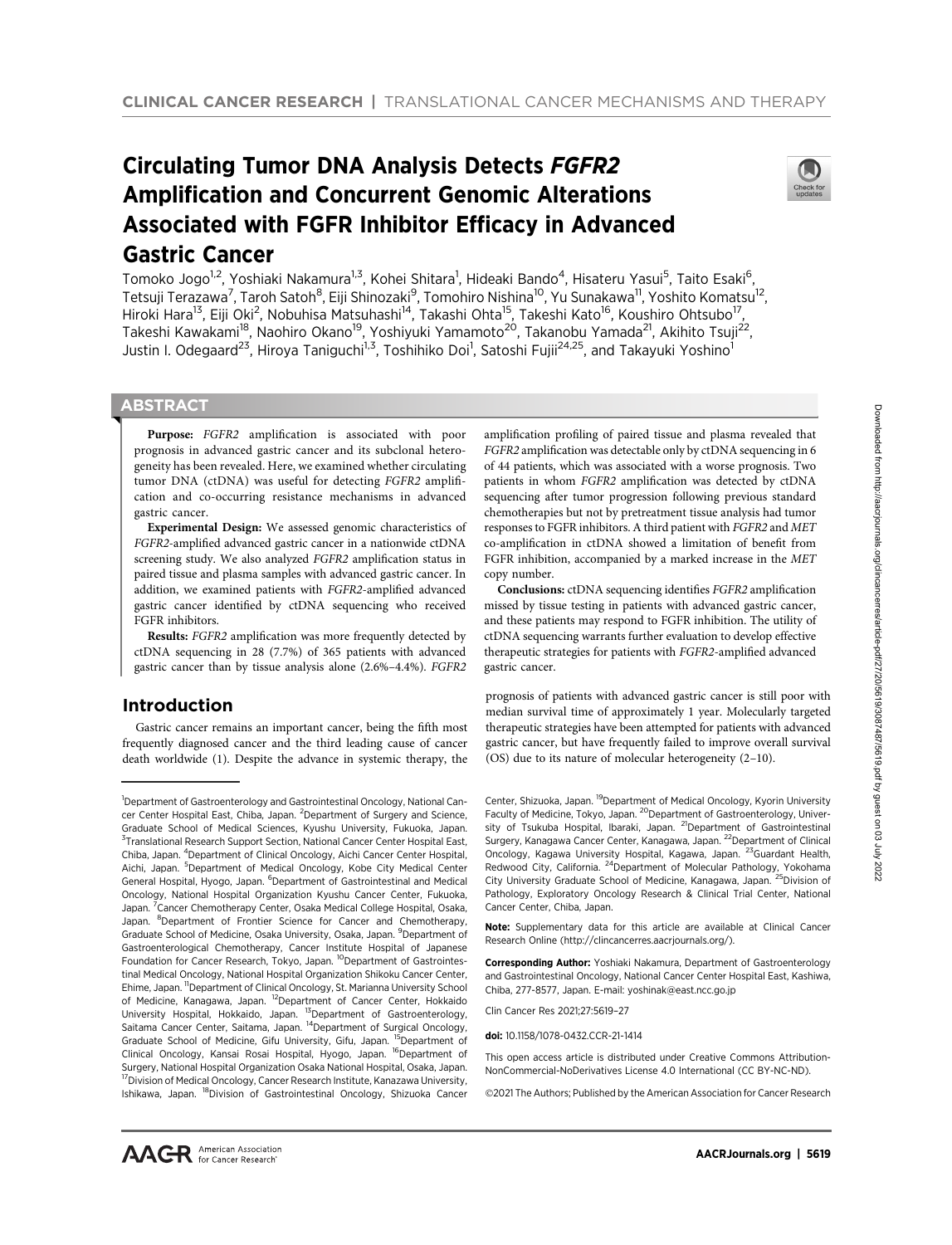## Translational Relevance

The efficacy of FGFR inhibition has not been clear for FGFR2 amplified advanced gastric cancer with significant genomic heterogeneity, because adequate testing to detect FGFR2 amplification for this population has not been established before FGFR treatment. In this study, we demonstrated that the utility of circulating tumor DNA (ctDNA) to evaluate targetable genomic alterations including FGFR2 amplification, and to guide targeted therapy in advanced gastric cancer. In addition, we also suggested that ctDNA sequencing may be useful for assessing other concurrent genomic alterations including resistance alterations for guiding the management of this type of cancer.

FGFRs (FGFR1, FGFR2, FGFR3, and FGFR4) are transmembrane receptor tyrosine kinases, and FGF/FGFR signaling can be aberrantly activated by altered FGFR genes in cancers (11). Approximately 5% of patients with gastric cancer have FGFR2 amplification (12), which is associated with poor prognosis (13–15). The relevance of high-level FGFR2 amplification in gastric cancer to the response to FGFR inhibitors has been suggested in preclinical studies (16–18); however, a randomized phase II trial (SHINE) failed to demonstrate improved progression-free survival (PFS) with the pan-FGFR tyrosine kinase inhibitor (TKI) AZD4547 compared with paclitaxel in the second-line treatment of advanced gastric cancer with FGFR2 amplification confirmed by tissue testing (19).

The analysis of circulating tumor DNA (ctDNA) has been demonstrated to be able to detect genomic alterations in tumor cells throughout the body and has been suggested as a method to assess heterogeneous resistance mechanisms (20, 21). A translational study of patients with FGFR2-amplified advanced gastric cancer treated with AZD4547 indicated that ctDNA sequencing identified high-level FGFR2 amplifications in responders (16). A utility of ctDNA sequencing for identifying heterogeneous FGFR2 amplification within spatially distinct regions of the primary tumor and distant metastases has also been suggested (22). In addition, previous studies suggested the utility of ctDNA sequencing for identifying genomic resistance mechanisms in advanced gastric cancer harboring ERBB2, MET, and EGFR amplifications (23–26). These observations suggest that ctDNA sequencing may be useful in guiding therapy for FGFR2-amplified advanced gastric cancer by detecting FGFR2 amplification, including cases missed by single-lesion tumor biopsies, and by identifying heterogeneous resistance mechanisms. Indeed, recently, a randomized phase II trial reported that the addition of bemarituzumab, a mAb against FGFR2b, to chemotherapy improved survival in patients with FGFR2b-overexpressing or FGFR2 amplified gastric cancer identified by tissue or ctDNA analysis (NCT03343301; ref. 27).

Here, we evaluated the utility of ctDNA sequencing compared with tissue analysis for detecting FGFR2 amplification in advanced gastric cancer as well as other genomic alterations, including resistance alterations, and for guiding the management of this type of cancer. The ctDNA sequencing revealed that some patients with FGFR2-amplified advanced gastric cancer in ctDNA may benefit from FGFR inhibition but cannot be identified by current tissue testing practices and clarified resistance mechanisms.

# Materials and Methods

#### GI-SCREEN and GOZILA study design and patient selection

SCRUM-Japan GI-SCREEN is a nationwide tumor tissue cancer genomic profiling study involving 26 core cancer institutions in Japan (28), which aims to characterize the genomic landscape for all gastrointestinal cancers and accelerate development and improve care in this area by matching patients to suitable clinical trials. The key inclusion criteria included the following: (i) histopathologically confirmed unresectable or metastatic gastrointestinal cancer, (ii) receipt (or planned receipt) of systemic therapy, (iii) age  $\geq$ 20 years, (iv) an Eastern Cooperative Oncology Group performance status (ECOG PS) of 0-1, (v) adequate organ function, and (vi) available tumor tissue. Eligible patients provided written informed consent. The genotyping of archival or fresh tumor tissue samples from enrolled patients was performed using the Oncomine Comprehensive Assay (OCA; Thermo Fisher Scientific), which is described in more detail below. This study was initiated in February 2015 and completed enrollment in April 2019.

GOZILA is a nationwide plasma genomic profiling study in Japan based on the SCRUM-Japan GI-SCREEN platform, which, like GI-SCREEN, aims to effectively identify patients with gastrointestinal cancers who might benefit from targeted therapy, with 31 institutions including the above 26 sites (28). The key inclusion criteria were similar to those of GI-SCREEN: (i) histopathologically confirmed unresectable or metastatic gastrointestinal cancer, (ii) age  $\geq$ 20 years, and (iii) a life expectancy of at least 12 weeks. To avoid the suppression of ctDNA shedding due to chemotherapy, patients were included only if they showed disease progression during systemic chemotherapy and had not started the subsequent therapy at the time of blood sampling. Eligible patients provided written informed consent, and ctDNA genotyping was performed using Guardant360 (Guardant Health, Inc.), which is described in additional detail below. This study was launched in January 2018.

Both studies were conducted in accordance with the Declaration of Helsinki and the Japanese Ethical Guidelines for Medical and Health Research Involving Human Subjects. Each study protocol was approved by the institutional review board of each participating institution and registered in the University Hospital Medical Information Network (UMIN) Clinical Trials Registry (protocol IDs UMIN000016344 for GI-SCREEN and UMIN000029315 for GOZILA).

#### FGFR2 profiling concordance study design and patient selection

A retrospective study was performed to evaluate the concordance of FGFR2 amplification between tissue and plasma in patients with advanced gastric cancer between January 2015 and December 2018 at the National Cancer Center Hospital East. On the basis of the recommended formalin-fixed, paraffin-embedded (FFPE) sample storage period from our previous study (29), the tissue samples collected within 4 years were used. Patients who met the following criteria were included: (i) presence of histologically confirmed gastric adenocarcinoma, (ii) receipt of systemic treatment for advanced disease, and (iii) an available plasma sample collected near the time of tumor biopsy and before the initiation of systemic treatment. Patients with tumors previously known to harbor FGFR2 amplification in GI-SCREEN or GOZILA who had available matched plasma and tissue samples were preferentially included. Tumor responses were assessed according to RECIST v1.1 (30).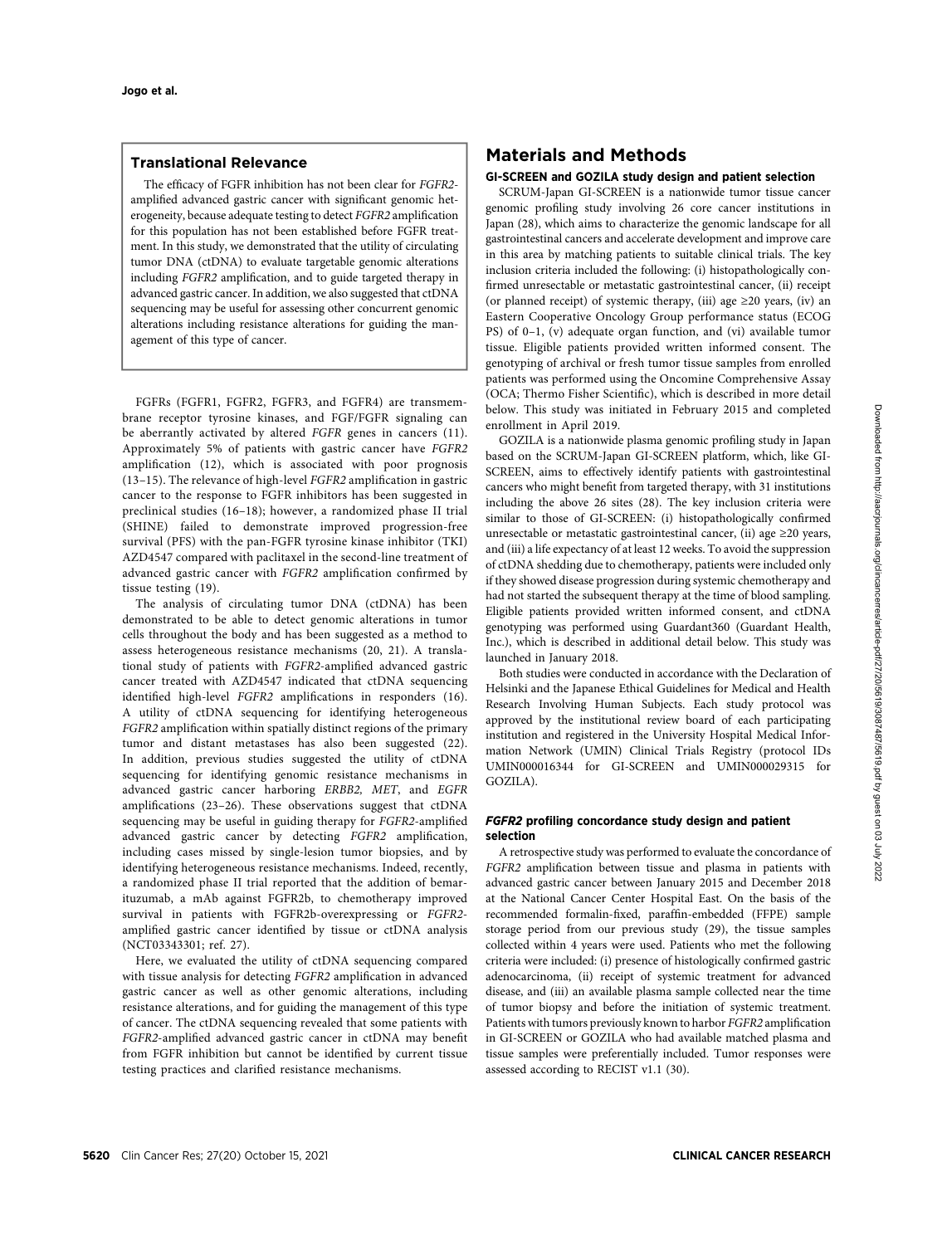This study was conducted in accordance with the Declaration of Helsinki and the Japanese Ethical Guidelines for Medical and Health Research Involving Human Subjects. The study protocol was approved by the Institutional Review Board at the National Cancer Center (UMIN000041008). Written informed consent was obtained from patients who were alive at the time of the study. For deceased patients and their relatives, we disclosed the study design on the website of the National Cancer Center and gave the families a chance to express the will of the decedents.

## Tissue-based next-generation sequencing (NGS) analysis

For patients enrolled in GI-SCREEN and the retrospective concordance study, the NGS analysis of tumor tissue was performed using OCA v1 and OCA v3 at the Life Technologies Clinical Services Lab, a Clinical Laboratory Improvement Amendments (CLIA)-certified, College of American Pathologists (CAP)-accredited laboratory, as described previously (31). These assays examined 143 (OCA v1) and 161 (OCA v3) cancer-related genes and detected relevant singlenucleotide variants (SNV), copy-number variations, gene fusions, and indels in one streamlined workflow. Briefly, tumor DNA and RNA were isolated from FFPE sections, and DNA/RNA libraries were prepared. Purified libraries were sequenced using Ion Torrent PGM (Thermo Fisher Scientific). Sequence reads were aligned to the hg19 assembly and were called using Ion Reporter Software version 4.4 (for OCA v1) and v5.0 (for OCA v3) to detect alterations.

#### ctDNA-based NGS analysis by Guardant360

For patients enrolled in GOZILA and the retrospective concordance study, the NGS analysis of ctDNA was performed using Guardant360 at Guardant Health, a CLIA-certified, CAP-accredited, New York State Department of Health–approved laboratory, as described previously (32). Guardant360 detects SNVs, indels, fusions, and copynumber alterations in 74 genes with a reportable range of ≥0.04%, ≥0.02%, ≥0.04%, and ≥2.12 copies, respectively. For GOZILA patients,  $2\times10$ -mL whole-blood samples were collected from enrolled patients in Streck Cell-Free DNA blood collection tubes (BCT; Streck, Inc) and sent to Guardant Health. For the other patients, 3 mL of frozen plasma prepared from whole blood collected in EDTA tubes was sent for analysis. Five to 30 ng of cell-free DNA (cfDNA) isolated from plasma was labeled with nonredundant oligonucleotides ("molecular barcoding"), enriched using targeted hybridization capture, and sequenced on an Illumina NextSeq 550 platform (Illumina, Inc.). Base call files generated by Illumina's RTA software version 2.12 were demultiplexed using bcl2fastq version 2.19 and processed as described previously (32). Somatic cfDNA alterations were identified using a proprietary bioinformatics pipeline.

#### IHC

FGFR2 IHC was performed using a rabbit anti-FGFR2 polyclonal antibody (18601; IBL) at Geneticlab, and MET IHC was performed using a rabbit anti-c-MET mAb (790–4430; Ventana) at National Cancer Center (Kashiwa, Japan). FGFR2 IHC results were scored according to the intensity and percentage of positively stained carcinoma cells, as follows: 0, no positive cells; 1, weak staining and ≥10%; 2, strong staining and <10%; 3, strong staining and 10% to 49%; and 4, strong staining and ≥50%.

#### FISH

The assessment of FGFR2 amplification by FISH was conducted using an FGFR2/CEP10 probe (Geneticlab; Supplementary Table S1) for 20 tumor nuclei per sample at Geneticlab. FGFR2 amplification was defined as an FGFR2 copy number ≥4.0 signals per cell and FGFR2/ CEP10 ratio ≥2.0. If the FGFR2 copy number was  $\geq 4.0$  signals per cell and the FGFR2/CEP10 ratio was <2.0, the case was defined as polysomy.

#### Statistical analysis

Associations of the FGFR2 status with clinicopathological factors and the variant allelic frequency (VAF) were analyzed using Fisher exact test or Mann–Whitney U test. OS was defined as the interval from the first day of the first-line chemotherapy to the day of death or the most recent follow-up visit. Kaplan–Meier curves were constructed, and statistical significance was determined using the log-rank test. A P value of <0.05 was considered significant. JMP software (ver. 14.0; SAS Institute Inc.) was used to perform statistical analyses.

# Results

#### ctDNA sequencing detects FGFR2 amplification and a unique genomic profile in patients with FGFR2-amplified advanced gastric cancer

To evaluate the utility of ctDNA compared with tissue samples for detecting FGFR2 amplification in advanced gastric cancer, we reviewed ctDNA sequencing results of advanced gastric cancer from the GOZILA and GI-SCREEN studies as well as from publicly available tissue-based databases [The Cancer Genome Atlas (TCGA) and Memorial Sloan Kettering Cancer Center (MSKCC) databases]. FGFR2 amplification was detected in 28 (7.7%) of 365 patients with advanced gastric cancer enrolled in the GOZILA study between January 2018 and January 2020 (Fig. 1A). This prevalence was significantly higher than that detected by tissue sequencing in GI-SCREEN and publicly available tissue-based databases (GI-SCREEN: 3.4%,  $P = 0.00080$ ; TCGA: 4.4%,  $P = 0.049$ ; and MSKCC: 2.6%,  $P =$ 0.0027; Fig. 1A), which is consistent with a previous study reporting higher incidences of amplification of receptor tyrosine kinase genes in ctDNA than tissue (33). Of 365 patients from GOZILA study, no ctDNA alterations were detected in 54 (14.8%) patients. Very weak correlation between the FGFR2 plasma copy number (pCN) and ctDNA maximum VAF (max VAF) was observed ( $r^2 = 0.15$ ; P = 0.041; Fig. 1B). These findings indicated that ctDNA sequencing may identify FGFR2 amplification that cannot be detected by conventional tissue analysis. Li (Click or clincance metallic states and the **clincancer Clincipal Cancer Res** 27(20) October 16, 2021 5621Downloaded and a million of the clincancerres are client of the clinical dimension of the states of the clinical

Next, we evaluated if ctDNA could be used to identify other genomic features in FGFR2-amplified advanced gastric cancer. To this end, we compared concurrent genomic alterations between patients with FGFR2-amplified and nonamplified advanced gastric cancer. In FGFR2-amplified advanced gastric cancer, co-occurring amplifications of PIK3CA, MYC, CDK6, CCND1, BRAF, and CDK4 and mutations in ARID1A, BRCA2, and RHOA were detected at a significantly higher frequency than in gastric cancer without FGFR2 amplification (Fig. 1C). The co-occurring amplification of ERBB2, MET, and EGFR was detected in 1 (3.6%), 3 (10.7%), and 6 (21.4%) of 28 patients with FGFR2 amplification, respectively. These suggest that ctDNA FGFR2-amplified advanced gastric cancer has a distinct profile of concurrent genomic alterations.

#### ctDNA can detect FGFR2 amplification missed by tissue analyses

The increased prevalence of FGFR2 amplification in ctDNA suggests that ctDNA sequencing may detect heterogeneous FGFR2 amplification that tissue biopsy fails to identify. To assess whether ctDNA analysis can identify FGFR2 amplification missed by tissue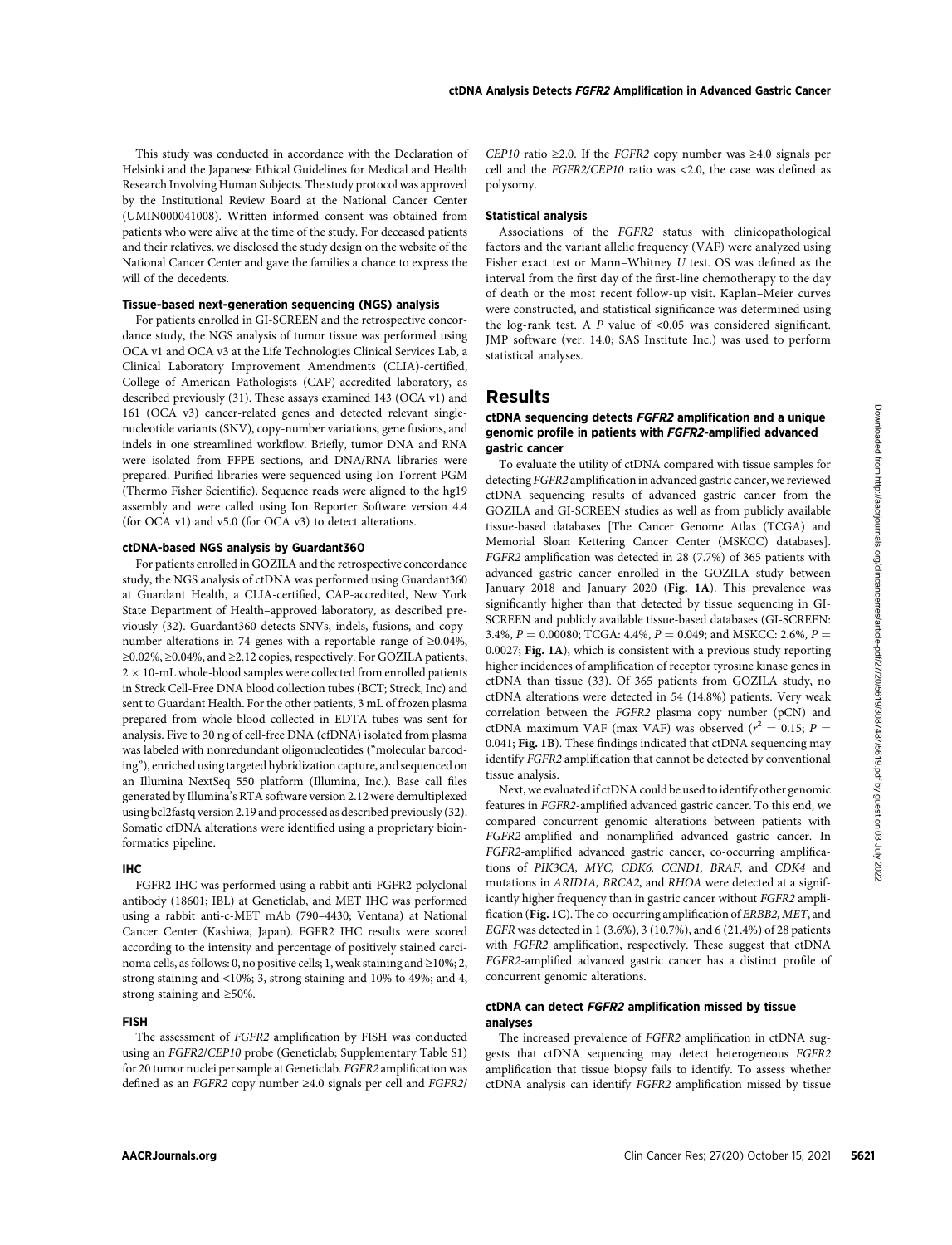

#### Figure 1.

Genomic characteristics of advanced gastric cancer with FGFR2 amplification based on ctDNA analysis. A, Prevalence of FGFR2 amplification in advanced gastric cancer in GOZILA, GI-SCREEN, and the TCGA and MSKCC databases. **B,** Correlations [coefficient of determination  $(r^2)$ ] between FGFR2 plasma copy number (pCN) and max VAF in FGFR2-amplified samples from GOZILA ( $n = 28$ ). C, Prevalence of co-alterations in FGFR2-amplified ( $n = 28$ ) versus nonamplified patients ( $n = 337$ ) in GOZILA. Green and blue bars indicate prevalence of mutations and copy-number variations co-altered with FGFR2 amplification, respectively. Prevalence in patients without FGFR2 amplification is highlighted in light colors. cnv, copy-number variation; max VAF, maximum variant allele frequency; mt, mutation.

analysis, we determined FGFR2 amplification in pretreatment tissue biopsy samples by IHC and FISH and in paired plasma samples obtained near the time of tissue biopsy (median 2 days, interquartile range 1–4 days) by ctDNA sequencing in 44 patients with advanced gastric cancer (Fig. 2A). No ctDNA genomic alteration was identified in 4 (9.1%) patients. FGFR2 amplification was detected by both tissue and ctDNA analysis in 6 patients and ctDNA analysis detected FGFR2 amplification in 6 additional patients, whereas no FGFR2 amplification was detected by tissue analysis only (Fig. 2B). The pCN was not significantly different between tissue<sup>+</sup>ctDNA<sup>+</sup> versus tissue<sup>-</sup>ctDNA<sup>+</sup> (P = 0.18; Fig. 2B). No correlation of the CN detected in tissue and ctDNA analysis was observed in tissue<sup>+</sup>ctDNA<sup>+</sup> and tissue $\bar{\ }$  ctDNA<sup>+</sup> patients ( $r^2 = 0.0025; P = 0.88;$  **Fig. 2C**). Patients with FGFR2 amplification in ctDNA (tissue<sup>+</sup>ctDNA<sup>+</sup> or tissue<sup>-ctDNA<sup>+</sup>)</sup> had a significantly shorter OS than those without FGFR2 amplification [tissue<sup>-</sup>ctDNA<sup>-</sup>; median, 13.7 months vs. 27.8 months;  $HR = 2.2$ ; 95% confidence interval (CI), 1.0–4.9;  $P = 0.047$ ; Supplementary Fig. S1]. The OS of tissue $-$ ctDNA<sup>+</sup> patients was significantly shorter than that of tissue<sup>+</sup>ctDNA<sup>+</sup> patients (median, 12.0 months vs. 14.6 months;  $HR = 10.1$ ; 95% CI, 1.1–90.8;  $P = 0.014$ ; Fig. 2D). All of these patients received standard systemic chemotherapy, but not FGFR-targeted therapy. No statistically significant differences were observed in the clinicopathological characteristics among tissue<sup>+</sup>ctDNA<sup>+</sup> and tissue $\bar{c}$ ctDNA<sup>+</sup> patients (Supplementary Table S2). In addition, the median max VAF was 12.8 in the tissue<sup>+</sup>ctDNA<sup>+</sup> and 10.6 in the tissue<sup>-</sup>ctDNA<sup>+</sup> groups with no significant difference ( $P = 0.52$ ; Supplementary Fig. S2). These findings suggest that ctDNA can identify FGFR2 amplification missed by tissue analyses, which is associated with a poorer prognosis.

#### Patients with FGFR2 amplification identified by ctDNA analysis can benefit from FGFR inhibition therapy

Previous studies had shown contradictory results regarding the efficacy of FGFR inhibitor therapy in patients with FGFR2-amplified advanced gastric cancer; because our results had shown that FGFR2 amplification might be missed by analysis of single-lesion tumor biopsies probably due to tumor heterogeneity, we next examined whether patients with FGFR2 amplification detected in ctDNA could achieve clinical benefit from an FGFR inhibitor. To this end, we highlight 2 patients who had FGFR2 amplification not detected by tissue analysis but identified by ctDNA sequencing and received an FGFR inhibitor.

Patient 1 was a 54-year-old man who had recurrent advanced gastric cancer with multiple lymph node metastases. NGS analysis of a tissue sample collected before primary tumor resection identified only a mutation in the TP53 gene. This patient was treated with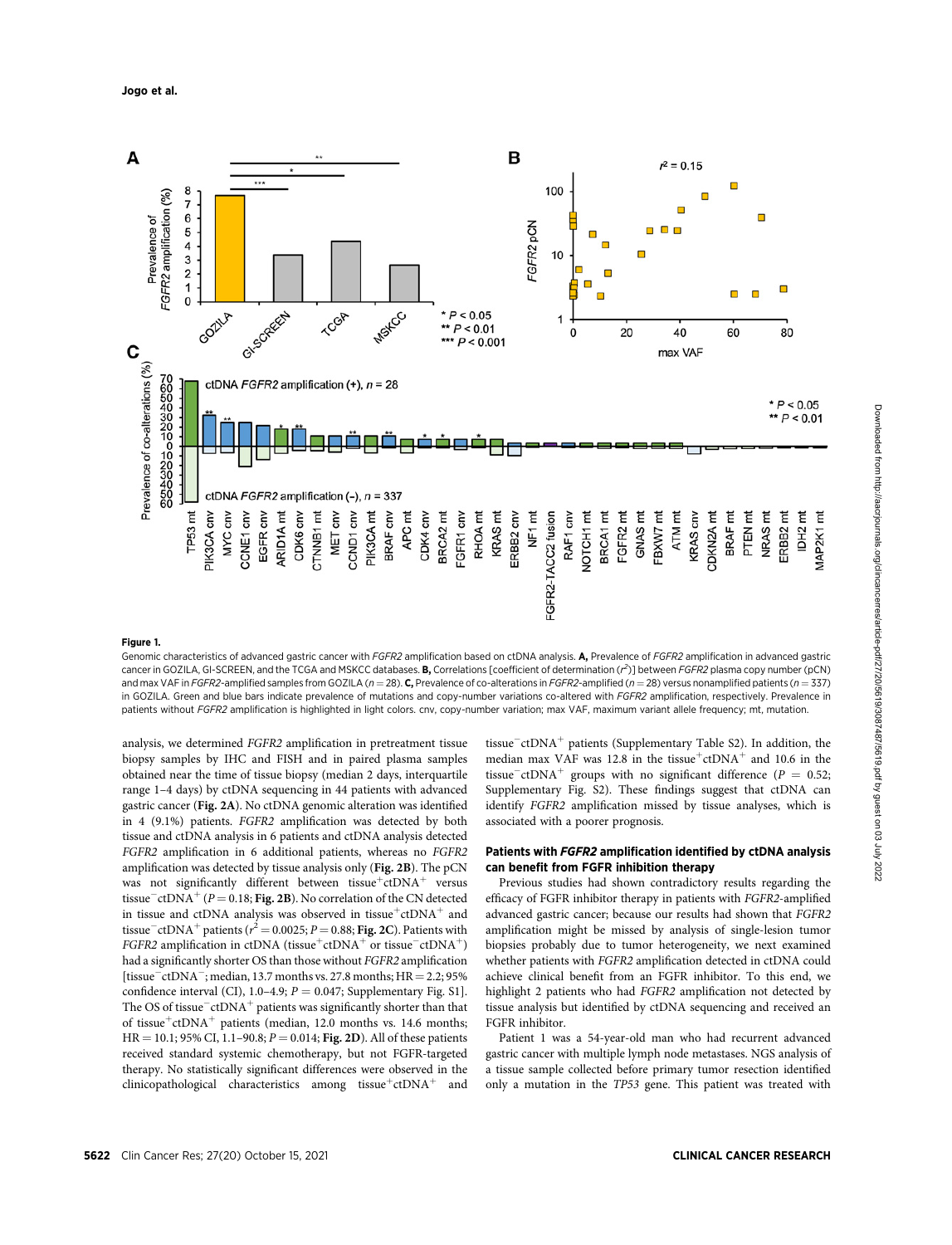

#### Figure 2.

Comparative analysis of paired tissue and plasma samples in patients with advanced gastric cancer. A, Schematic depicting analyses of paired synchronous primary tissue and plasma samples in 44 patients with advanced gastric cancer. **B.** FGFR2 amplification status based on IHC (score), FISH (FGFR2/CEP10 ratio), and Guardant360 (pCN). Yellow boxes indicate high FGFR2 expression for tissue IHC score and FGFR2 amplification for tissue FISH or ctDNA sequencing. Low FGFR2 expression and no FGFR2 amplification are indicated by blue boxes. C, Correlations [coefficient of determination (r<sup>2</sup>)] between FGFR2 pCN and tissue CN for patients with FGFR2 amplification detected in ctDNA. D, OS based on the Kaplan-Meier method for patients with FGFR2 amplification detected in tissue<sup>+</sup>ctDNA<sup>+</sup> versus in tissue<sup>-</sup>ctDNA<sup>+</sup>. max VAF, maximum variant allele frequency.

tegafur/gimeracil/oteracil (S-1) plus cisplatin as first-line, nanoparticle albumin-bound (nab)-paclitaxel plus ramucirumab as second-line, nivolumab as third-line, and irinotecan as fourth-line treatment. At the time of progression on nivolumab, ctDNA analysis using Guardant360 in GOZILA identified FGFR2 amplification with a pCN of 24.2 as well as lower-level amplifications of ERBB2, CDK4, CCND1, and CCNE1, a subclonal FGFR2-TACC2 fusion, and mutations in NF1 and TP53 (Supplementary Table S3). Accordingly, following progression on irinotecan, the patient received an FGFR TKI based on the results of the ctDNA analysis. The patient achieved a  $-73.6\%$  response with shrinkage of the metastatic cervical and axillary lymph nodes as target lesions (Fig. 3A). The treatment was continued for 3 months, at which point disease progression occurred.

Patient 2 was a 57-year-old man who had unresectable gastric cancer with lymph node metastases and peritoneal dissemination. A pretreatment biopsy of the primary tumor showed only a PIK3CA mutation. This patient was treated with S-1 plus oxaliplatin as firstline, paclitaxel as second-line, and irinotecan as third-line treatment. The analysis of ctDNA using Guardant360 at the time of progression on irinotecan detected FGFR2 amplification with a pCN of 6.0 and mutations in APC and ARID1A (Supplementary Table S3). After progression on irinotecan, he received an FGFR TKI, which lead to the shrinkage of the thickened gastric wall and peritoneal dissemination with a decrease in carbohydrate antigen 19–9 (CA 19–9; Fig. 3B). To investigate changes in FGFR2 amplification patterns during chemotherapy, we retrospectively performed IHC and FISH analysis of tissue samples taken before treatment and after progression on S-1 plus oxaliplatin. Although FGFR2 amplification was not detected in the pretreatment biopsy, the IHC and FISH analysis of the tissue sample obtained after S-1 plus oxaliplatin showed the emergence of high FGFR2 expression (score 4) and FGFR2 amplification with a CN of 32.9 (Supplementary Fig. S3), suggesting that FGFR2 amplification emerged during the treatment or was missed by the initial single-site tissue biopsy in this case and was successfully identified by ctDNAbased sequencing.

These clinical responses to FGFR inhibitors suggest that patients with FGFR2 amplification identified by ctDNA sequencing but not detected by tissue analysis due to heterogeneity potentially benefit from treatment with FGFR inhibitors.

#### Concurrent MET amplification limited the clinical efficacy of FGFR inhibition therapy

Concurrent genomic alterations in FGFR2-amplified advanced gastric cancer shown in our study may be associated with the resistance to FGFR inhibition. We next report 1 patient with FGFR2 amplification and concurrent MET amplification in ctDNA who was treated with an FGFR inhibitor.

Patient 3 was a 64-year-old woman with unresectable gastric cancer with lymph node metastases and pleural and peritoneal dissemination. This patient was treated with 5-fluorouracil/leucovorin plus oxaliplatin as first-line and nab-paclitaxel plus ramucirumab as second-line treatment. ctDNA sequencing using Guardant360 in GOZILA at the time of progression on nab-paclitaxel plus ramucirumab detected FGFR2 amplification with a pCN of 14.6 with concurrent MET amplification and mutations in TP53, CTNNB1, and ARID1A (Supplementary Table S3). On the basis of ctDNA analysis, she received an FGFR TKI. However, a CT scan at the first evaluation revealed not only progressive lymph node enlargement  $(+13.3%)$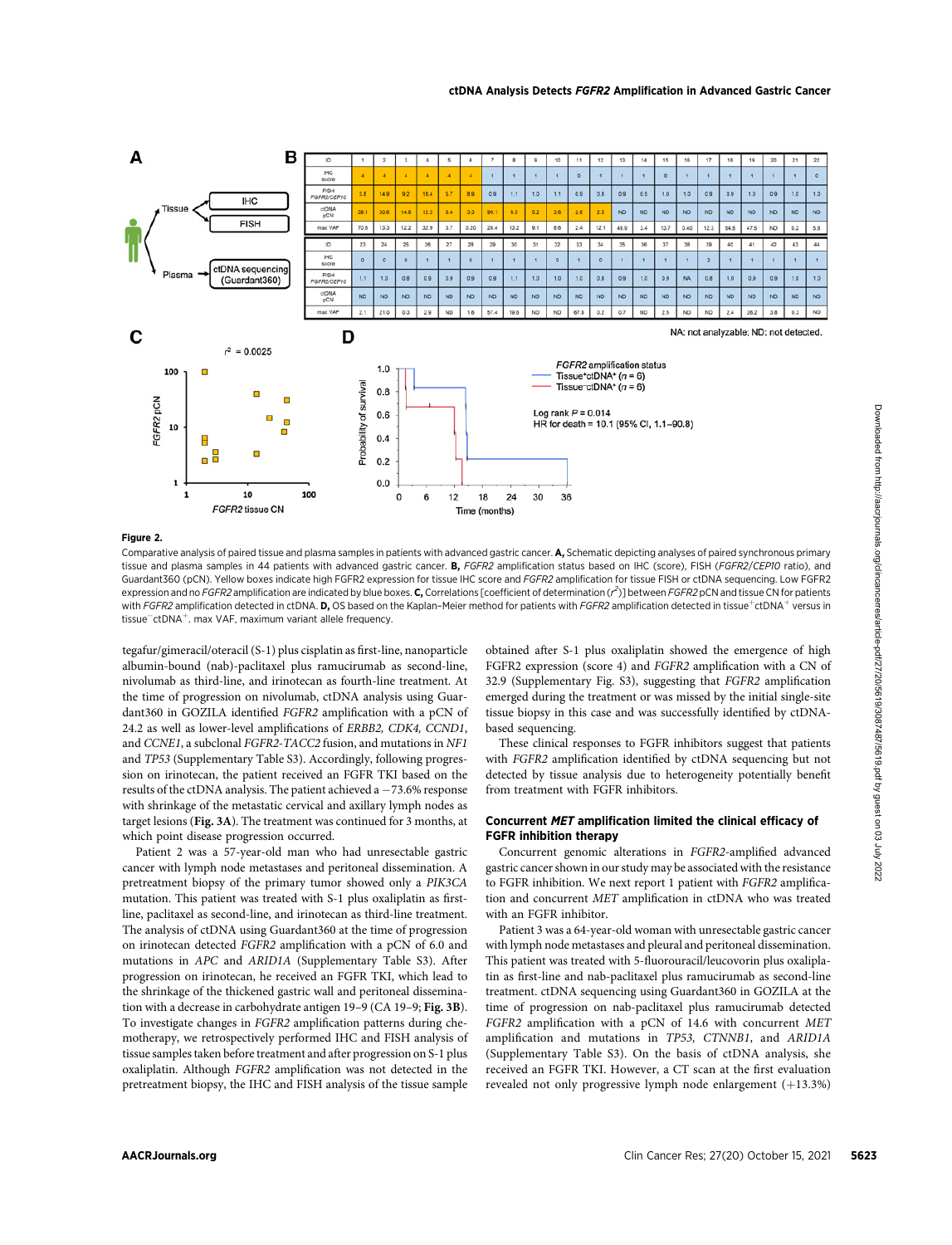

#### Figure 3.

Treatment history and tumor evaluation by CT before treatment and best response in patients with FGFR2 amplification detected only by ctDNA who had tumor responses to FGFR inhibition with the shrinkage of target lesions (yellow arrows). A, Patient 1. B, Patient 2.

but also the emergence of pleural effusion and a new brain metastasis within 30 days after the initiation of the investigational drug (Fig. 4A and B). The tumor marker CA 19–9 increased from 476 to 937 U/mL during this period (Fig. 4B). To identify potential genomic mechanisms of resistance, pre- and postprogression tissue and postprogression plasma were analyzed using OCA and Guardant360, respectively. Compared with the pretreatment pCNs, the pCN of FGFR2 amplification decreased after FGFR inhibitor therapy, falling from 14.6 to 7.3, whereas the pCN of MET amplification markedly increased from 3.0 to 15.7 (Fig. 4C; Supplementary Table S3). Paired tissue NGS analysis also showed similar decreases in the FGFR2 CN and the emergence of MET amplification (Fig. 4D). These dynamic changes in FGFR2 and MET amplification were confirmed by the IHC analysis of protein expression in the paired tissue samples (Fig. 4E). Thus, in the patients with concurrent MET amplification, the clinical benefit of FGFR inhibitors may be limited by the outgrowth of MET-amplified clones that are not sensitive to FGFR inhibition.

# **Discussion**

The efficacy of FGFR inhibition has not been clear for FGFR2-amplified advanced gastric cancer with significant genomic heterogeneity, because more effective testing to detect FGFR2 amplification for this population has not been established before FGFR treatment. This study reveals that ctDNA sequencing can more frequently detect FGFR2 amplification than tissue analysis by identifying FGFR2 amplifications that may be missed by conventional tissue analysis. In addition, some patients with FGFR2 amplification identified only by ctDNA sequencing responded to treatment with an FGFR inhibitor. To our knowledge, this is the first report to show the efficacy of FGFR inhibition for advanced gastric cancer with amplified FGFR2 detected only by ctDNA sequencing.

Patients with FGFR2 amplification that is detected in ctDNA but undetectable by tissue analysis in our study might have FGFR2 amplified tumor cells in distant metastatic organs or primary tumors missed by single-lesion biopsy. These patients with tissue $^-$ ctDNA<sup>+</sup> for FGFR2 amplification tended to have poorer prognosis than those with FGFR2 amplification detectable in tissue, despite no statistically significant differences in the clinicopathologic characteristics and max VAF among these groups. This is consistent with previous studies showing an association between genomic heterogeneity in gastric cancer and poor prognosis (34), although it remains possible that ctDNA shedding due to the tumor burden contributed to this effect. These findings support that the utility of ctDNA sequencing in advanced gastric cancer for identifying genomic heterogeneity reported previously (22) can be applied for FGFR2-amplified disease.

In our case series, ctDNA detected FGFR2 amplification that was not detected with tissue testing, which may have occurred due to the acquisition of FGFR2 amplification in the interim between tissue and ctDNA testing and/or intratumoral heterogeneity that can be missed by single-lesion biopsies. Interestingly, the retrospective testing of a previously untested postprogression tissue sample in patient 2 confirmed the ctDNA finding, suggesting that FGFR2 amplification arose in this patient after initial chemotherapy or was missed by the initial single-lesion biopsy and successfully identified by ctDNA analysis, which integrates tumor cells throughout the body. This finding underscores the importance of genomic profiling of patients with advanced gastric cancer at each instance of disease progression, which can be achieved by ctDNA sequencing with minimal invasiveness in clinical practice.

In patient 3 in our study, ctDNA detected the concurrent amplification of FGFR2 and, to a lesser degree, MET.At primary progression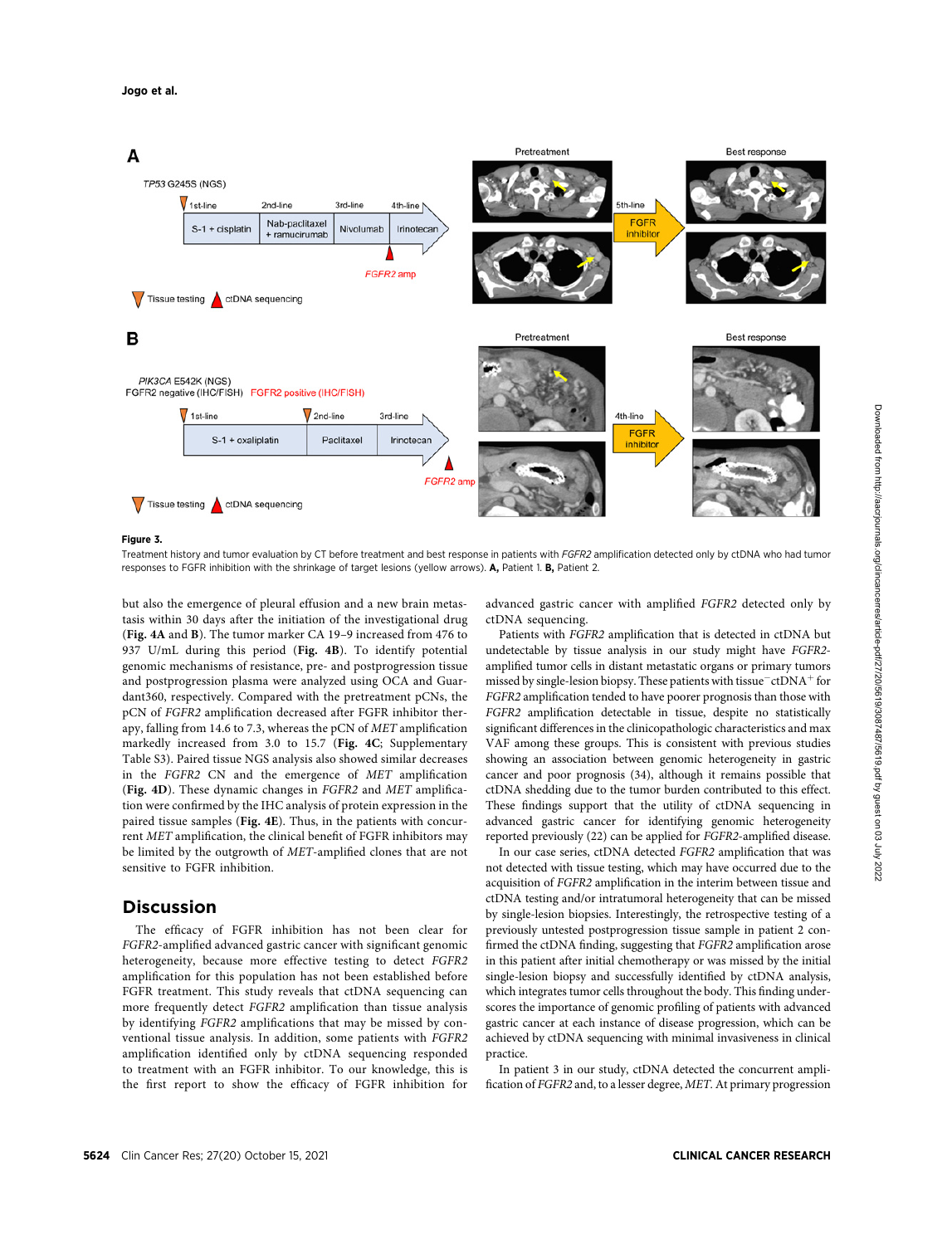

#### Figure 4.

Clinical presentation. A, Tumor evaluation by CT at pretreatment and progression on an FGFR inhibitor with progressive lymph node enlargement and the emergence of a new brain metastasis (yellow arrows) in patient 3. B, Changes in CA 19-9 and sum of diameters of target lesions by CT following treatment with an FGFR inhibitor. C, Change in the ctDNA pCN of FGFR2 and MET amplification before treatment and at progression on an FGFR inhibitor. D, Change in the tissue CN of FGFR2 and MET amplification before treatment and at progression on FGFR inhibitor. E, Hematoxylin and eosin-stained and IHC-stained images with anti-FGFR2 and MET antibodies of biopsy specimens of the primary gastric cancer before treatment and at progression on an FGFR inhibitor.

on an FGFR inhibitor, the MET pCN was markedly elevated from baseline, while FGFR2 pCN was reduced, suggesting that two coexisting tumor cell subpopulations driven by different oncogenes responded to FGFR inhibition in opposing manners. Tumor tissue analysis and IHC confirmed that the dominant FGFR2 expressing tumor cell population was replaced by METexpressing clones upon progression. These findings strongly indicate the relevance of MET amplification in limiting the clinical efficacy of FGFR inhibition. This observation has particular relevance in light of our ctDNA genomic profiling, which revealed the frequent co-occurrence of FGFR2 amplification with other alterations, including ERBB2, EGFR, and MET amplifications. Others have similarly suggested that spatial intratumoral heterogeneity and concurrent genomic alterations in downstream molecules or other signaling pathways could act as resistance mechanisms to targeted therapies in advanced gastric cancer (23–26), leading to the frequent failure of targeted therapies. As such, ctDNA sequencing may also be useful for assessing concurrent genomic alterations to guide treatments.

An important caveat is that our findings were restricted to a Japanese population, although the frequency of tissue FGFR2 amplification in GI-SCREEN was consistent with that in the TCGA or MSKCC data sets. The analysis of paired tissue and plasma was conducted with a limited sample size due to the availability of plasma samples from the same timepoint as tissue collection. Furthermore, the frequency of FGFR2 amplification of this analysis was much higher than previously reported because this population included the patients previously known to have FGFR2 amplification. In addition, ctDNA genotyping potentially underestimated the frequency of FGFR2 amplification because some patients with gastric cancer have insufficient ctDNA shedding to detect genomic alterations in ctDNA, although no patients in our study had FGFR2 amplification only in tissue, suggesting the prevalence of FGFR2 amplification missed by ctDNA analysis due to the low amount of ctDNA may be limited. The efficacy of an FGFR inhibitor for FGFR2 amplification in ctDNA was also shown only in 2 patients. The utility of ctDNA sequencing in detecting FGFR2 amplification in advanced gastric cancer needs to be investigated in prospective studies.

In conclusion, we report the utility of ctDNA sequencing for the detection of FGFR2 amplification that is missed by tissue analysis. Patients with such FGFR2 amplifications have a poor prognosis when treated with standard nontargeted therapies but may benefit from FGFR inhibitor treatment. We also found that concurrent MET amplification detected by ctDNA sequencing was associated with limited clinical efficacy of FGFR inhibition, suggesting that combined FGFR and MET inhibition may be indicated in such cases. Taking advantage of the ability of ctDNA sequencing to detect FGFR alterations, we are currently conducting a phase II basket trial of futibatinib, an irreversible FGFR TKI, for patients with solid tumors harboring FGFR alterations confirmed by Guardant360 (JapicCTI-194624; ref. 35). This trial will provide more validated evidence regarding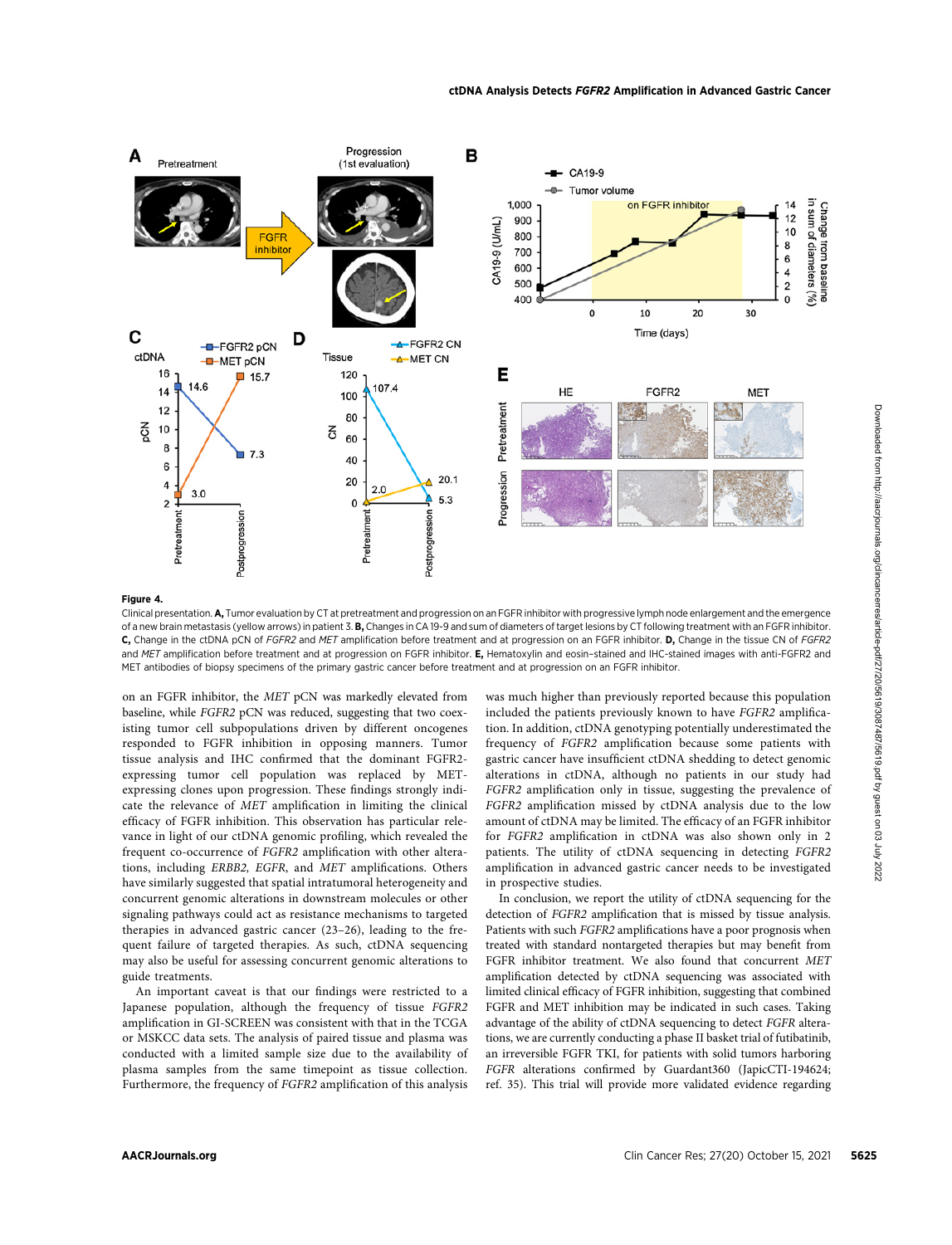the utility of ctDNA sequencing for identifying FGFR alterations for FGFR-targeted therapy.

#### Authors' Disclosures

Y. Nakamura reports grants from Taiho Pharmaceutical Co., Ltd., Chugai Pharmaceutical Co., Ltd., Daiichi Sankyo Co., Ltd., Guardant Health, Inc., Genomedia, Inc., and Seagen, Inc. outside the submitted work. K. Shitara reports grants and personal fees from Astellas Pharma, Eli Lilly and Company, Ono Pharmaceutical, Daiichi Sankyo, Taiho Pharmaceutical, and Merck Pharmaceutical; personal fees from Bristol-Myers Squibb, Takeda Pharmaceuticals, Pfizer Inc., Novartis, AbbVie Inc., Yakult, GlaxoSmithKline, Amgen, and Boehringer Ingelheim; and grants from Dainippon Sumitomo Pharma, Chugai Pharma, Medi Science, and Eisai outside the submitted work. H. Bando reports personal fees from Eli Lilly Japan and Taiho Pharmaceutical outside the submitted work. H. Yasui reports grants from MSD, Ono Pharmaceutical; grants and personal fees from Daiichi Sankyo; and personal fees from Taiho Pharmaceutical, Chugai Pharma, Bristol-Myers Squibb Japan, TERUMO, Eli Lilly Japan, Merck Biopharma, and Yakult Honsha outside the submitted work. T. Esaki reports grants and personal fees from MSD, Ono, Daiichi Sankyo, and Merck Serono; grants from Novartis, Dainippon Sumitomo, Astellas, AstellasAmgenBiopharma, BeiGene, Pierre Fabre Medicament, Ignyta, and Array BioPharma; and personal fees from Bayer, Eli Lilly, Taiho, Chugai, Sanofi, and Takeda outside the submitted work. T. Satoh reports grants and personal fees from Ono Pharmaceutical, Chugai Pharmaceutical, Yakult Honsha, Eli-Lilly, MSD, Daiichi-Sankyo, and Taiho Pharmaceutical, as well as grants from Gilead, BeiGene, and Astellas outside the submitted work. T. Nishina reports grants and personal fees from Taiho Pharmaceutical Co., Chugai Pharmaceutical Co., Ono Pharmaceutical Co., Bristol-Myers Squibb, and Lilly Pharma, as well as grants from MSD, Sumitomo Dainippon Pharma Co., and AstraZeneca outside the submitted work. Y. Sunakawa reports grants and personal fees from Takeda, Sanofi, Chugai Pharmaceutical, and Taiho Pharmaceutical; personal fees from Bristol-Myers Squib, Merck Biopharma, and Lilly Japan; and grants from Otsuka Pharmaceutical outside the submitted work. H. Hara reports grants from Astellas, AstraZeneca, Eisai, Elevar, GSK, Incyte, Pfizer, and BeiGene; grants and personal fees from Bayer, Boehringer Ingelheim, Chugai, Daiichi Sankyo, Dainippon Sumitomo, Merck, MSD, Ono, and Taiho; and personal fees from BMS, Kyowa Hakko Kirin, Sanofi, Takeda, and Yakult outside the submitted work. E. Oki reports other support from Taiho Pharm during the conduct of the study, as well as other support from Eli Lilly, Bayer, Chugai Pharm, and Ono Pharm outside the submitted work. T. Ohta reports personal fees from Bristol-Myers Squibb Co., Ltd., Eli Lilly Japan K.K., Novartis Pharma K.K., Chugai Pharmaceutical Co., Ltd., Teijin Pharma Ltd., Takeda Pharmaceutical Co. Ltd., Taiho Pharmaceutical Co. Ltd, and Eisai Co., Ltd. outside the submitted work. T. Kawakami reports personal fees from Bayer, Taiho Pharmaceutical, Takeda, Ono Pharmaceutical, and Bristol-Myers Squibb outside the submitted work. N. Okano reports personal fees from Taiho Pharmaceutical, Eli Lilly Japan, Kyowa Hakko Kirin, Eisai, Bayer Yakuhin, Chugai, J-Pharma, Ono Pharmaceutical, Takeda, and GSK outside the submitted work. T. Yamada reports personal fees from Johnson and Johnson, Taiho, Ono, and Nippon Kayaku outside the submitted work. A. Tsuji reports personal fees from Takeda Pharmaceutical Company Limited, Sanofi Corporation, and Pfizer Japan Inc.; grants and personal fees from Merck Serono Co., Ltd., Chugai Pharmaceutical Co., Ltd., Taiho Pharmaceutical Co., Ltd., Eli Lilly Japan Co., Ltd., Ono Pharmaceutical Co.,

## References

- 1. Bray F, Ferlay J, Soerjomataram I, Siegel RL, Torre LA, Jemal A. Global cancer statistics 2018: GLOBOCAN estimates of incidence and mortality worldwide for 36 cancers in 185 countries. CA Cancer J Clin 2018;68:394–424.
- 2. Hecht JR, Bang YJ, Qin SK, Chung HC, Xu JM, Park JO, et al. Lapatinib in combination with capecitabine plus oxaliplatin in human epidermal growth factor receptor 2-positive advanced or metastatic gastric, esophageal, or gastroesophageal adenocarcinoma: TRIO-013/LOGiC–A randomized phase III trial. J Clin Oncol 2016;34:443–51.
- 3. Tabernero J, Hoff PM, Shen L, Ohtsu A, Shah MA, Cheng K, et al. Pertuzumab plus trastuzumab and chemotherapy for HER2-positive metastatic gastric or gastro-oesophageal junction cancer (JACOB): final analysis of a doubleblind, randomised, placebo-controlled phase 3 study. Lancet Oncol 2018;19: 1372–84.
- 4. Satoh T, Xu RH, Chung HC, Sun GP, Doi T, Xu JM, et al. Lapatinib plus paclitaxel versus paclitaxel alone in the second-line treatment of HER2-amplified advanced

Ltd., Kyowa Hakko Kirin Co., Ltd., MSD Corporation, Toray Medical Co., Ltd., Daiichi Sankyo Co., Ltd., and Bristol-Myers Squibb Corporation; and grants from Eisai Co., Ltd. outside the submitted work. J.I. Odegaard reports employment with Guardant Health. T. Doi reports grants from Lilly, Merck Serono, Pfizer, BMS, IQVIA, and Eisai; grants and personal fees from MSD, Daiichi Sankyo, Sumitomo Dainippon, Taiho, Novartis, Janssen Pharma, Boehringer Ingelheim, and AbbVie; and personal fees from Takeda, Chugai Pharma, Bayer, Rakuten Medical, Otsuka Pharma, BMS, Ono Pharma, Oncolys Bio Pharma, Amgen, and Astellas Pharma outside the submitted work. T. Yoshino reports grants from Taiho Pharmaceutical, Sumitomo Dainippon Pharma, Ono Pharmaceutical, Chugai Pharmaceutical, Amgen, PAREXEL International, MSD, Daiichi Sankyo, and Sanofi outside the submitted work. No disclosures were reported by the other authors.

#### Authors' Contributions

T. Jogo: Conceptualization, data curation, formal analysis, investigation, visualization, writing–original draft, project administration. Y. Nakamura: Conceptualization, resources, formal analysis, visualization, writing–original draft, project administration. K. Shitara: Resources, writing–review and editing. H. Bando: Resources, writing–review and editing. H. Yasui: Resources, writing–review and editing. T. Esaki: Resources, writing–review and editing. T. Terazawa: Resources, writing–review and editing. T. Satoh: Resources, writing–review and editing. E. Shinozaki: Resources, writing–review and editing. T. Nishina: Resources, writing–review and editing. Y. Sunakawa: Resources, writing–review and editing. Y. Komatsu: Resources, writing–review and editing. H. Hara: Resources, writing– review and editing. E. Oki: Resources, writing–review and editing. N. Matsuhashi: Resources, writing–review and editing. T. Ohta: Resources, writing–review and editing. T. Kato: Resources, writing–review and editing. K. Ohtsubo: Resources, writing–review and editing. T. Kawakami: Resources, writing–review and editing. N. Okano: Resources, writing–review and editing. Y. Yamamoto: Resources, writing–review and editing. T. Yamada: Resources, writing–review and editing. A. Tsuji: Resources, writing–review and editing. J.I. Odegaard: Resources, investigation, writing–review and editing. H. Taniguchi: Conceptualization, writing–review and editing. T. Doi: Writing–review and editing. S. Fujii: Resources, investigation, writing–review and editing. T. Yoshino: Conceptualization, supervision, funding acquisition, project administration, writing–review and editing.

#### Acknowledgments

We would like to thank the Translational Research Support Section of the National Cancer Center Hospital East for study management and data center support; Geneticlab Co., Ltd. and Thermo Fisher Scientific, Inc. for data analysis; and Mari Takahashi and Yuka Nakamura for their excellent technical assistance. This work was supported by grants from the Japan Agency for Medical Research and Development (20ck0106447h0002 to T. Yoshino).

The costs of publication of this article were defrayed in part by the payment of page charges. This article must therefore be hereby marked advertisement in accordance with 18 U.S.C. Section 1734 solely to indicate this fact.

Received April 17, 2021; revised June 26, 2021; accepted August 4, 2021; published first August 10, 2021.

gastric cancer in Asian populations: TyTAN–a randomized, phase III study. J Clin Oncol 2014;32:2039–49.

- 5. Thuss-Patience PC, Shah MA, Ohtsu A, Van Cutsem E, Ajani JA, Castro H, et al. Trastuzumab emtansine versus taxane use for previously treated HER2-positive locally advanced or metastatic gastric or gastro-oesophageal junction adenocarcinoma (GATSBY): an international randomised, open-label, adaptive, phase 2/3 study. Lancet Oncol 2017;18:640–53.
- 6. Waddell T, Chau I, Cunningham D, Gonzalez D, Okines AF, Okines C, et al. Epirubicin, oxaliplatin, and capecitabine with or without panitumumab for patients with previously untreated advanced oesophagogastric cancer (REAL3): a randomised, open-label phase 3 trial. Lancet Oncol 2013;14:481–9.
- 7. Lordick F, Kang YK, Chung HC, Salman P, Oh SC, Bodoky G, et al. Capecitabine and cisplatin with or without cetuximab for patients with previously untreated advanced gastric cancer (EXPAND): a randomised, open-label phase 3 trial. Lancet Oncol 2013;14:490–9.